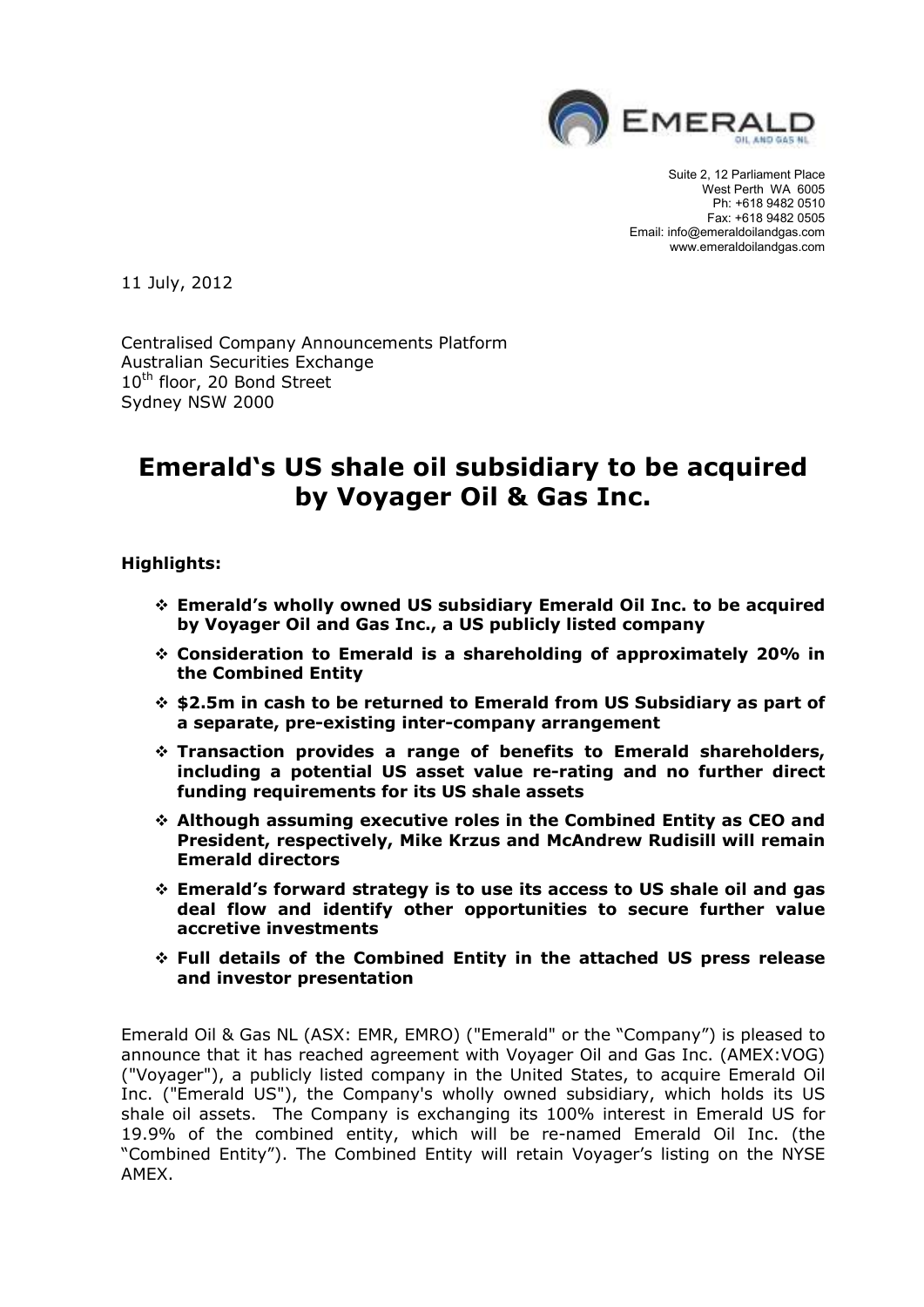The transaction was announced simultaneously in the USA and Australia. A copy of the USA press release and investor presentation is attached, which provide detail on the Combined Entity's management, asset portfolio, valuation and forward strategy.

It is currently anticipated that the transaction will be completed toward the end July, 2012, with closing subject to customary environmental and lease title due diligence and the Combined Entity is expected to commence trading on the NYSE AMEX shortly thereafter.

# **Transaction Value implications for Emerald**

The transaction terms imply that the Combined Entity will have a proforma market capitalisation of US\$123m, with Emerald's 19.9% holding in the Combined Entity.

# **Benefits to Emerald**

Emerald has exchanged its direct interests in two US shale assets for a substantial ownership interest in a larger vehicle with a much deeper and more diverse shale oil portfolio.

The scale, quality and diversity of the asset portfolio and combined capability of the new management team provides the asset base and oil business management capability to deliver high returns and manage downside risks in a way previously not available to the Company.

Based on the pre-transaction share price, Voyager traded at a substantial discount to Rocky Mountain peer comparables. An attached investor presentation illustrates this on slide 19. Benefits of any value re-rating as a result of combining the two companies will flow directly to Emerald through its 19.9% ownership interest in the Combined Entity.

Emerald will have no further direct funding requirements for ongoing exploration & development of its Williston Basin/Green River Basin assets. The Combined Entity currently has access to \$US15m of credit for operations, with access to more debt funding under existing credit facilities, and as a public US company going forward, the Combined Entity will have access to US capital markets to fund drilling programs.

\$2.5m in cash will be returned to Emerald as part of a separate, pre-existing intercompany arrangement between Emerald and its subsidiary company. This will provide working capital to fund Emerald while working to establish positions in its next value accretive opportunities.

# **Emerald post transaction**

Emerald will remain an active ASX listed company with its main assets being US shale oil holdings, as was the case before the transaction, and the Company will continue to progress its other existing oil and gas interests in the US and Australia.

Emerald is now well positioned for the next phase of its evolution, with core company value underpinned and de-risked by the Combined Entity's broad asset portfolio and new business model. Emerald is now ideally placed to capture new opportunities, separate from its shareholding in the Combined Entity, to provide additional value potential for shareholders.

Mike Krzus and McAndrew Rudisill will assume executive roles in the Combined Entity as CEO and President, respectively, and will remain Emerald directors. This presents a natural opportunity for a strategic alliance with the Combined Entity to introduce Emerald as a direct partner in joint US shale opportunities and/or other US oil and gas opportunities where interests of the two companies do not conflict. Emerald is now uniquely positioned as an ASX listed oil and gas company with direct access to US oil and gas deal flow and market intelligence.

Emerald will be exposed to a stream of US oil and gas acreage and oil drilling entries to select opportunities with optimal scale, type and risk profile to maximise value for Emerald shareholders.